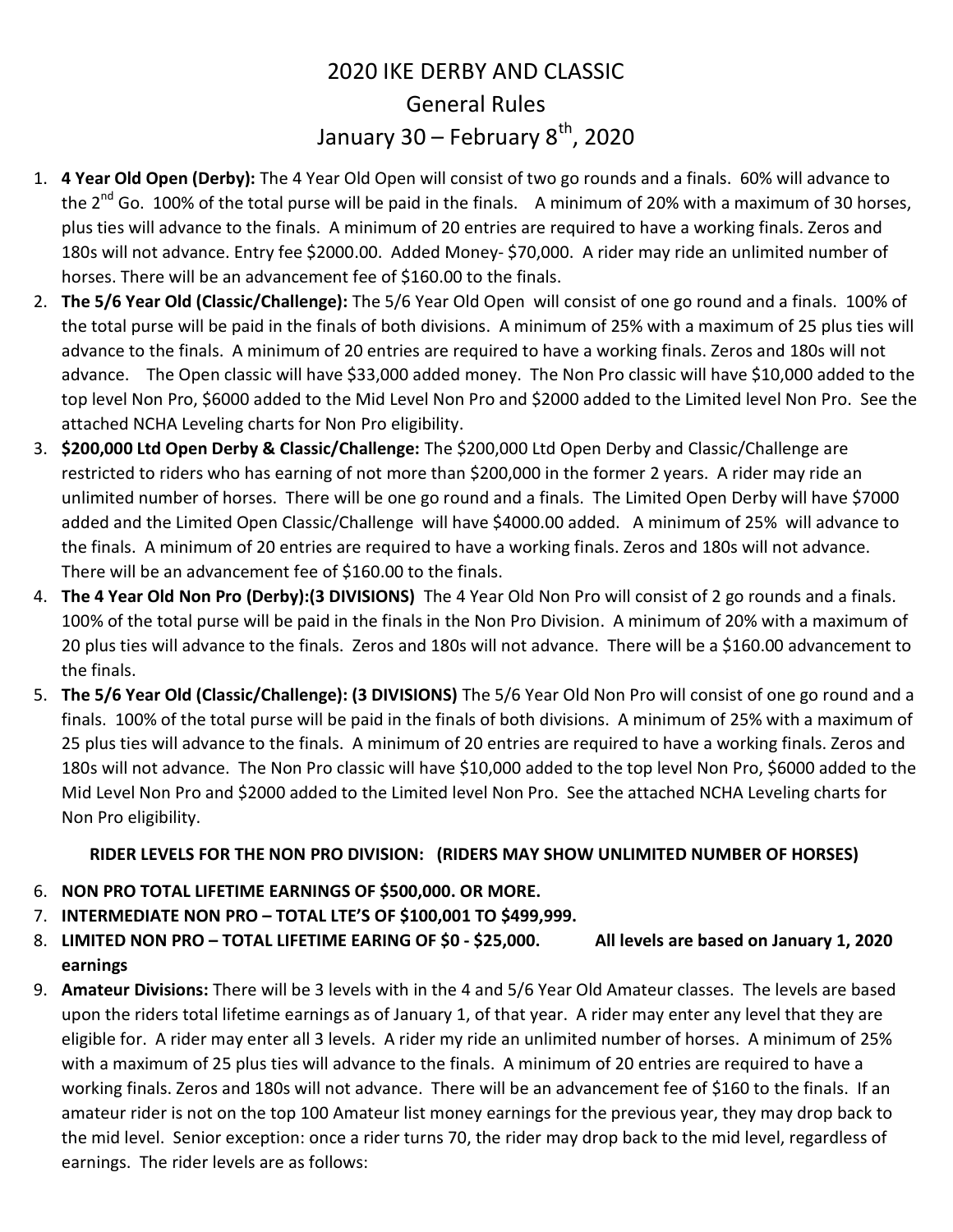### Amateur - \$100,001 or more Added \$4000 –

## Mid Amateur - \$25,002 - \$100,000 Added \$2000 –

## Limited Amateur - \$0 - \$25,001 Added \$1000 - All levels are based on January 1, 2020 earnings

# CLASS WITHIN A CLASS DIVISONS

- 10. Gelding Division: The Gelding division is offered in every class. There will not be a working finals. Payment will be made to the highest advancing horses based on the number of entries in the class.
- 11. Senior Division: The senior division is offered in Non Pro and Amateur classes. The division is restricted to riders 60 years and older. There will not be a working finals. Payment will be made to the highest advancing horses based on the number of entries in the class.

4 year Old \$25,000 Novice: The \$25,000 Novice Horse is offered In the 4 Year Open and Non Pro classes. This division is restricted to horses with LTE of \$24,999 or less. There will not be a working finals. Payment will be made to the highest advancing horses based on the number of entries in the class.

- 12. 5/6 year Old \$35,000 Novice: The \$35,000 Novice Horse is offered in the 5/6 Year Open and Non Pro classes. This division is restricted to horses who are eligible under NCHA eligibility for the \$35,000 Novice. This is NOT based on LTE.
- 13. Payout: All checks will be made payable to the owner unless submitted in writing to the show office. Entry fees paid by a 2<sup>nd</sup> party will be sent to the person paying the entry fees if requested. There is an advancement fee in all Open, Non Pro and Amateur Finals.

In the event of a tie Co Champions will be declared with first and second place monies divided equally.

- 14. Entries & Payments: Faxed/emailed entries will be accepted. However, Payment must be received before the draw. No refunds will be made after the draw. Slots may be sold through the show office. NO horse or Rider will be allowed to withdraw and re-enter in the draw in a different position. Horses must be named and registration papers submitted at the closing date of entries. Entries close Jan  $21^{st}$ , 2020.
- 15. Stalls and RV: First come first serve basis. Reservations accepted. You may contact the stall office at 405-220-2668. The stall office maybe reached 24 hours a day at this number beginning January 22<sup>nd</sup> through February  $8^{\text{th}}$ . STALL FEE \$150.00 FOR THE ENTIRE SHOW. RV NIGHTLY FEE \$40.00
- 16. Credit cards: Credit Cards are accepted with a 4% handling fee.
- 17. Show management reserves the right to accept or reject any entry or substitution for any reason. Show management reserves the right to change, transfer or reschedule this event without liability. Any changes or additions to these rules may be made by show management if deemed necessary. In the event of cancellations, all fees paid will be refunded. It is herby understood by all participants that all liability that may arise to the Ike Cutting Event is hereby waved.